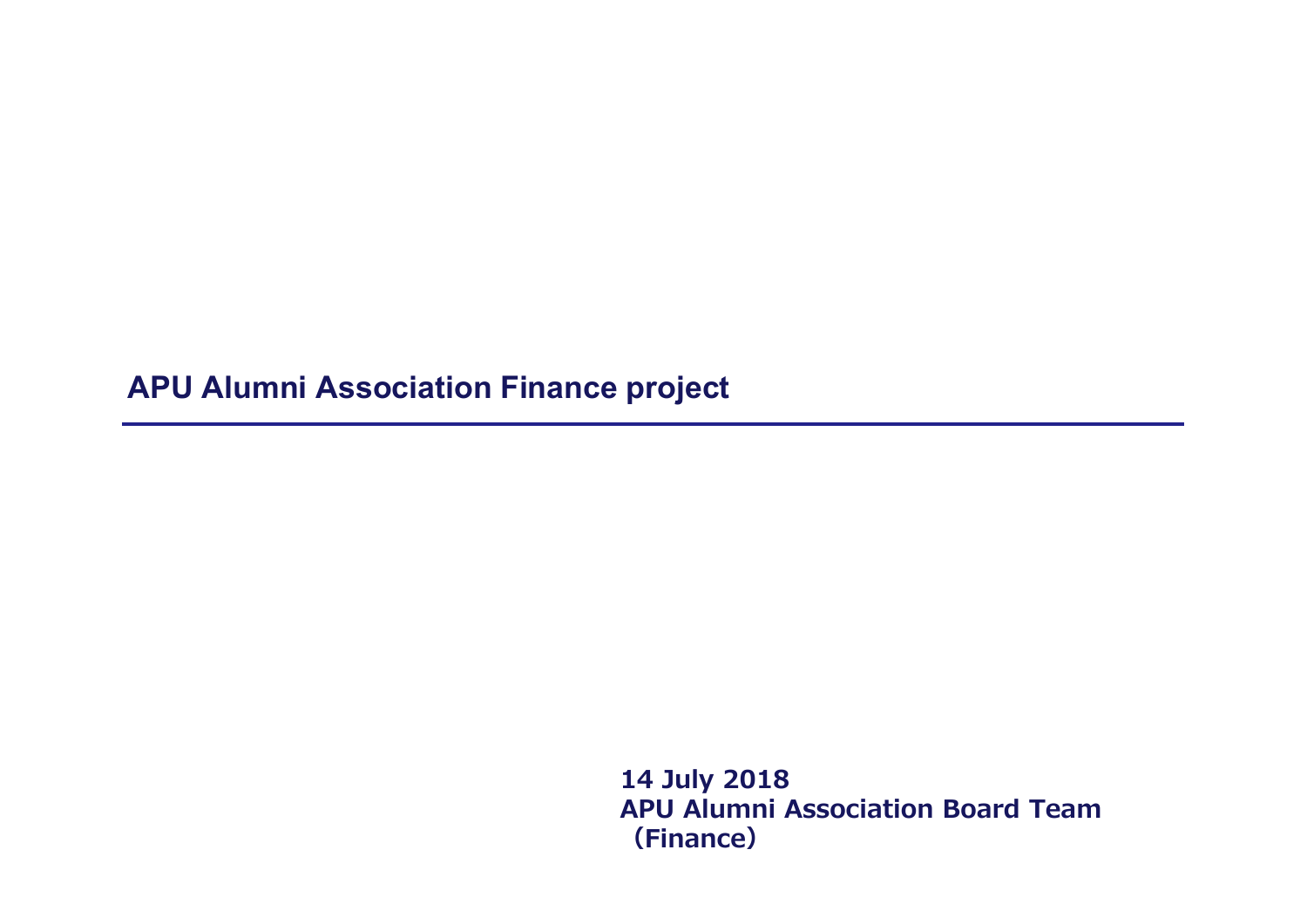

#### **Task1:Decreasing income**

 $\triangle$  Facts Income of Membership fee is decreasing. 21million yen(FY2015),16million yen(FY2016),15million yen(FY2017) \*New students×20,000yen(1,200 students)=24million yen

#### **Payment of Membership Fee (Domestic students/International students) (as of March 31 2018)**

|                       | Unit             | 2015 Spring                                                             | Fall                  | 2016 Spring                                                                                              | Fall                                                                                      | 2017 Spring                                                                                  | Fall                |
|-----------------------|------------------|-------------------------------------------------------------------------|-----------------------|----------------------------------------------------------------------------------------------------------|-------------------------------------------------------------------------------------------|----------------------------------------------------------------------------------------------|---------------------|
| Membership<br>Fees    | Yen              | 21,960,000                                                              |                       | 16,774,250                                                                                               |                                                                                           | 15,218,250                                                                                   |                     |
| Domestic              | student<br>S(96) | 558/567<br>$(98.4\%)$                                                   | 31/40<br>(77.5%)      | 545/550<br>$(99\%)$                                                                                      | 30/33<br>$(90.9\%)$                                                                       | 656/664<br>(98.7%)                                                                           | 35/49<br>$(71.4\%)$ |
| International         | Student<br>S(96) | 178/292<br>$(60.9\%)$                                                   | 328/527<br>$(62.2\%)$ | 51/256<br>$(19.9\%)$                                                                                     | 209/459<br>$(45.5\%)$                                                                     | 22/235<br>$(9.3\%)$                                                                          | 46/536<br>$(8.5\%)$ |
| Alumni                | Alumni<br>(9/6)  | 3                                                                       |                       | 4                                                                                                        |                                                                                           | 1                                                                                            |                     |
| The way of<br>payment |                  | <b>Invoice (Alumni Association</b><br>Membership Fee. Tuition Fee<br>B) |                       | Invoice<br>(Alumni<br>Association<br>Membership<br>Fee)<br>Automatic<br>withdrawal<br>(Tuition Fee<br>B) | Automatic<br>withdrawal<br>(Alumni<br>Association<br>Membership<br>Fee, Tuition<br>Fee B) | Invoice<br>(Alumni Association<br>Membership Fee)<br>Automatic withdrawal (Tuition<br>Fee B) |                     |

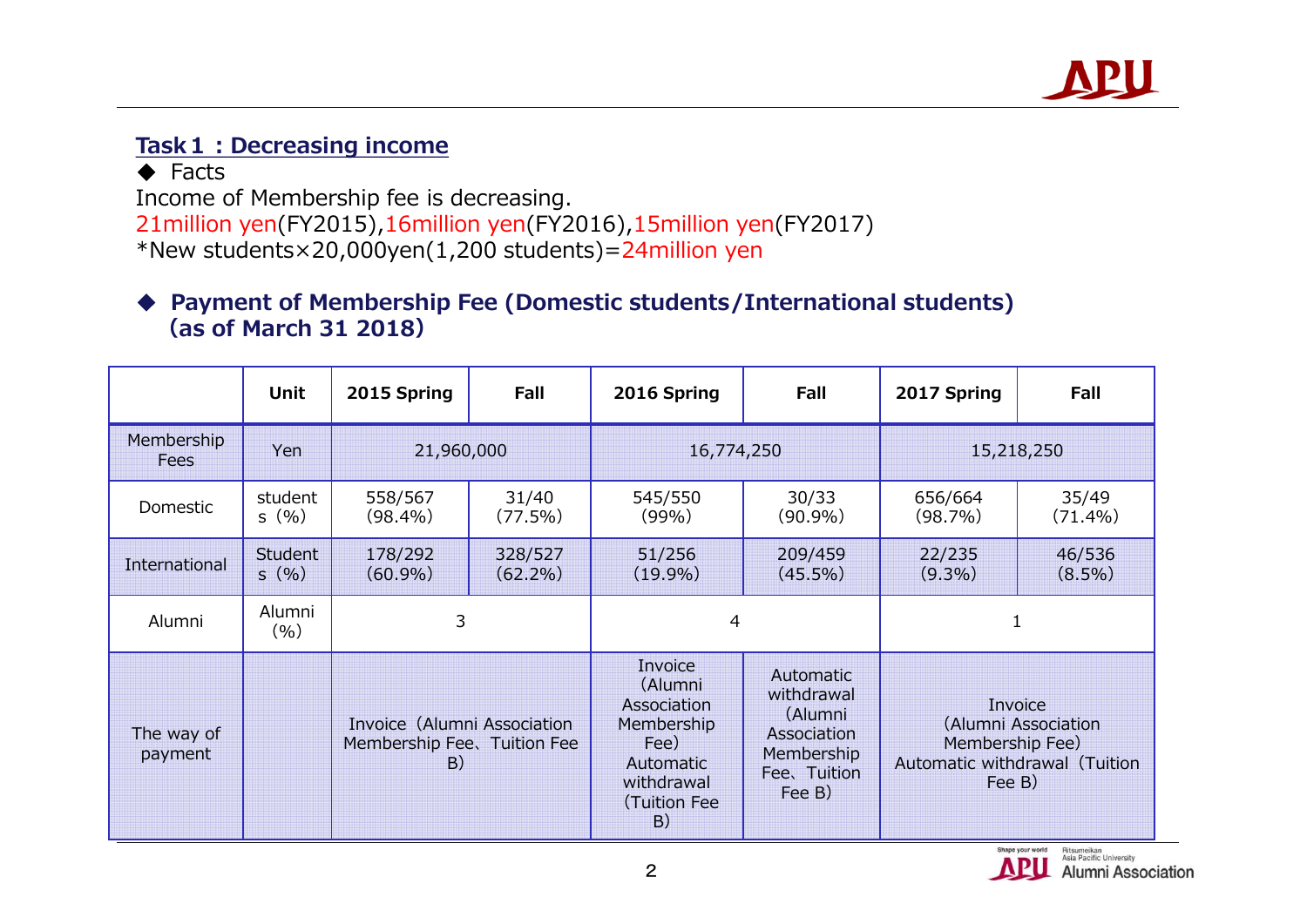

## **The reason of decreasing income**

- **Change of the way of payment**
- **Increasing cancellation**
- **Lacking APU Alumni Association information(Merit for enter)**

## **Goal:Increase the payment numbers**

## **TODO**

- **Change the way of the payment**
- **Inform the good points for paying APU Alumni Association Member ship fee**
- **PR to Students about APU Alumni Association Activities**

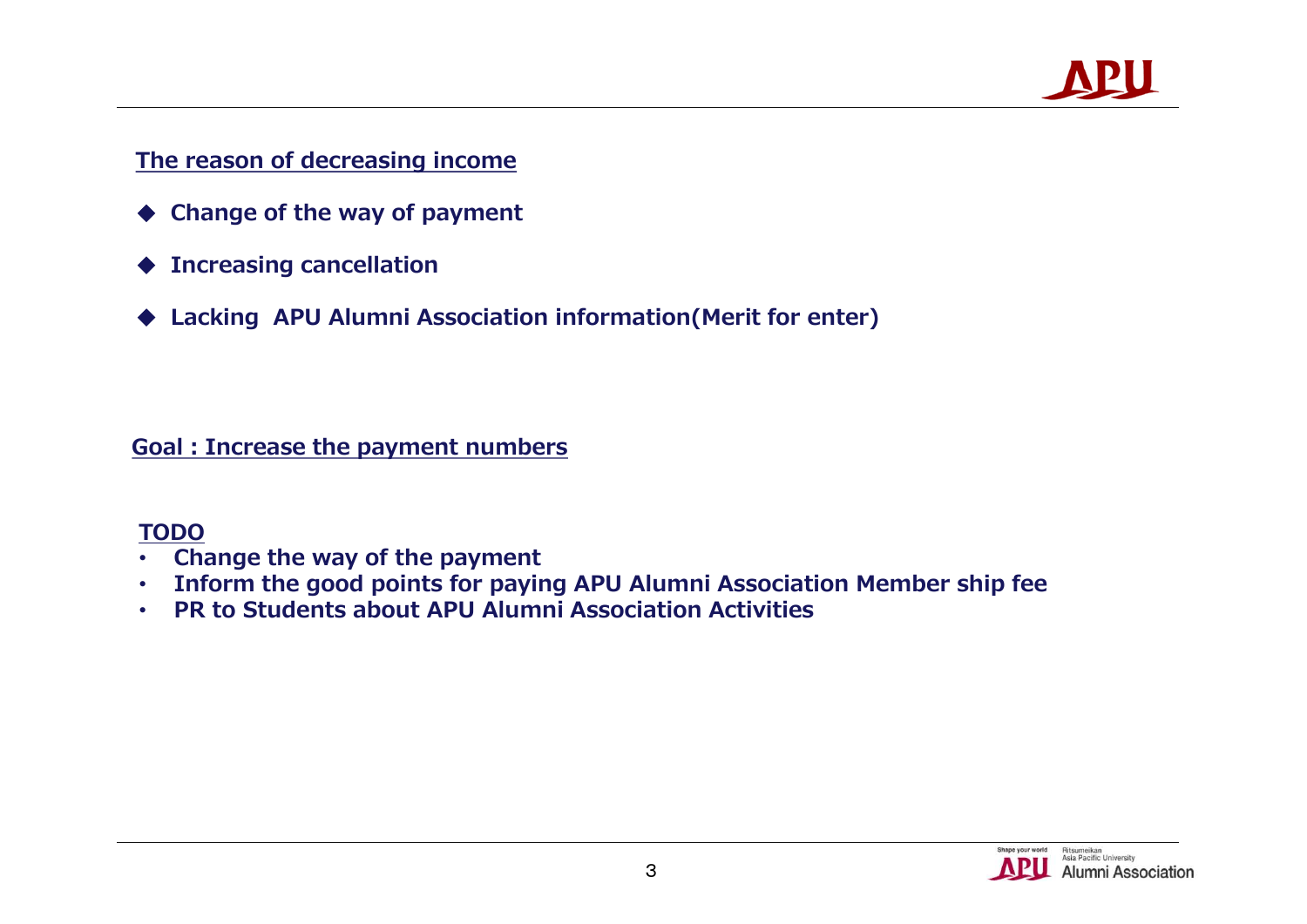

#### **Task2:Re- consider about Expences**

## **Chapter Expenses Manual 2018**

The maximum annual subsidy is 5,000 JPY per participant for two events including the venue cost. (General Assembly and one additional event).

The 5,000 JPY maximum is payable per attending dues-paying alumni.

(to be tested for the 2018 fiscal year, discussion at RLM and other venues will be held to consider this for the 2019 fiscal year.)

# **TODO**

- Make a list to know who had paid Association Membership Fee
- Change the system of Alumni Database(To check the payment status by ourselves)
- Collect Ideas of Chapters in RLM.